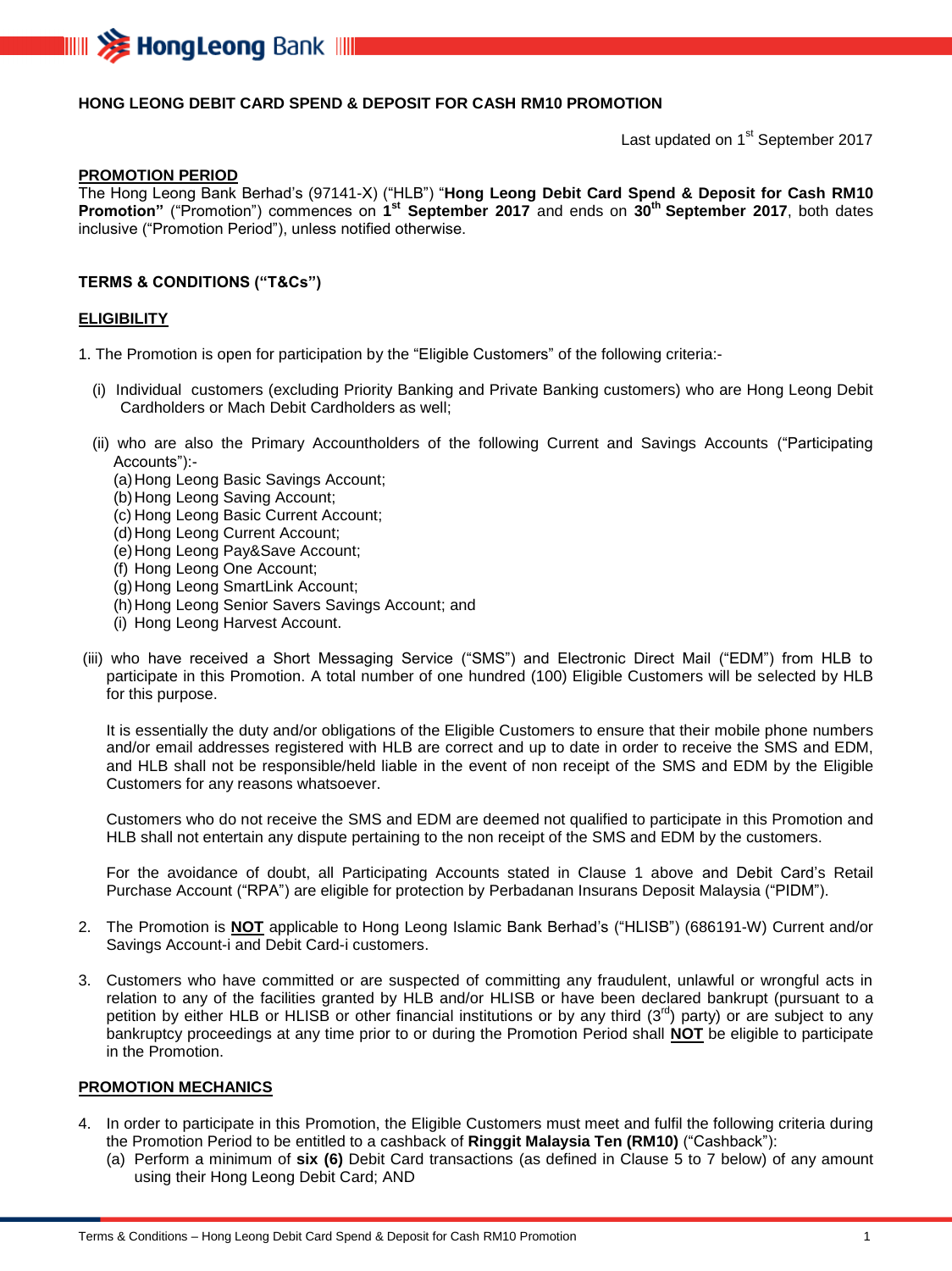

(b) Maintain / Achieve a Monthly Incremental Deposit (as defined in Clause 8 to 11 below) of a minimum amount of **Ringgit Malaysia Two Thousand (RM2,000)**.

[Clause 4(a) and (b) are collectively known as "Promotion Criterias"].

- 5. Debit Card transactions refer to Debit Card Present and Card-Not-Present transactions including but not limited to local and overseas retail point-of-sale purchases (Contact and/or Contactless), online purchases, auto-billing and Touch 'n Go reloads which are successfully recorded and posted to the Eligible Customers' RPA but EXCLUDE the following transactions:
	- (a) Automated Teller Machine ("ATM") withdrawal;
	- (b) Refunded, disputed, unsuccessful, reversed/void, unauthorized, fraudulent or unlawful transactions;
	- (c) Payment of Debit Card Issuance Fee/ Annual Fee/ Renewal Fee; and
	- (d) Any other form of services or miscellaneous fees (including Penalty Charges) imposed by HLB.
- 6. Debit Card transactions made in foreign currencies will be converted and computed in Ringgit Malaysia (RM) based on the conversion rate determined by HLB at the time of transactions.
- 7. Eligible Customers can only participate in this Promotion with one (1) Hong Leong Debit Card.

8. Monthly Incremental Deposit is defined as the Daily Average Balance ('DAB") of the Participating Accounts throughout the Promotion Period minus the closing balance on  $31<sup>st</sup>$  August 2017. *DAB = Sum of daily end day balances throughout the Promotion Period Number of days throughout the Promotion Period i.e. thirty (30) days*

# *Monthly Incremental Deposit = DAB – Closing Balance on 31st August 2017*

- 9. For the purpose of this Promotion, all deposits must be New Funds. For the avoidance of doubt, New Funds are:
	- (a) Cash, interbank GIRO, new funds received via telegraphic transfer from other banks, local cheque or banker's cheque issued by other banks; and/or
	- (b) Proceeds arising from the redemption of equity, unit trust funds, bonds and/or Hong Leong Invest Safe that are re-deposited into any of the Participating Accounts.
- 10. "New Funds" are **NOT**:
	- (a) Maturing Fixed Deposit ("FD"), Term Deposit-i ("TD-i"), General Investment Account ("GIA") or premature withdrawal of FD, TD-i or GIA; and/or
	- (b) Inter-branch transfer within HLB and HLISB including third (3rd) party transfer.
- 11. For Eligible Customers with multiple Participating Accounts, their DAB in each Participating Account shall be aggregated to calculate the total Monthly Incremental Deposits to entitle for the Cashback.
- 12. HLB will track the Eligible Customers' entitlement automatically at the end of the Promotion Period based on the Promotion Criterias met. No registration of participation is required.
- 13. HLB shall not be liable and responsible for any failure or delay in transmission and/or reflection in the Eligible Customers' RPA on the relevant Debit Card transactions and/or Participating Account on the relevant deposits transactions which may result in the Eligible Customers being omitted from receiving or not entitled to the Cashback for the Promotion.
- 14. Total Cashback payout is capped at **Ringgit Malaysia One Thousand only (RM1,000)** under this Promotion and it is limited to **one hundred (100)** Eligible Customers throughout the Promotion Period. Each Eligible Customer is entitled to **Ringgit Malaysia Ten** (**RM10)** only regardless of the number of Hong Leong Debit Card(s) and/or Participating Account(s) that he/she has with HLB.
- 15. The Eligible Customers' Hong Leong Debit Cards and RPA as well as Participating Account(s) must remain open, active and valid with a minimum account balance of **Ringgit Malaysia Two Hundred (RM200)** from **1 st September 2017** until **31st December 2017** for the purpose of the Cashback crediting, failing which, the Eligible Customers shall be disqualified from receiving the Cashback and the Cashback shall be forfeited.
- 16. Cashback will be credited into the Eligible Customers' RPA no later than **31st December 2017**. Nevertheless, HLB will not be responsible for any delay in crediting the Cashback.
- 17. The Eligible Customers shall be notified by HLB on the successful crediting of Cashback either in writing, by phone, by SMS, by posting the Eligible Customers' names and Hong Leong Debit Card numbers (in masked